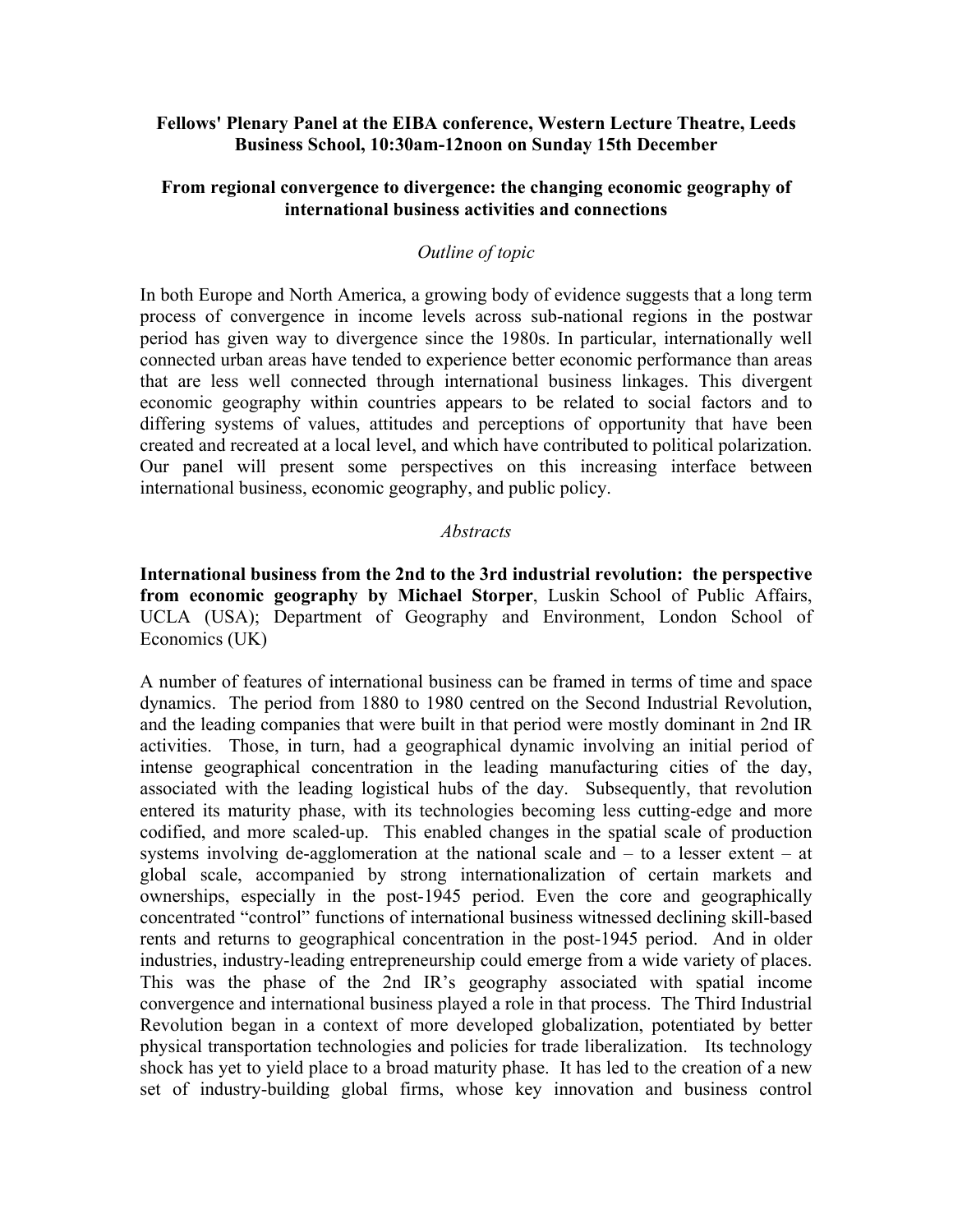activities are highly spatially concentrated, even as their supply chains and markets are globalized. Industry-leading entrepreneurship has become more spatially concentrated and dependent on geographically-concentrated ecosystems. As a consequence, international business is now an integral part of the two-sided geography of income divergence between regions, but also the geography of global spread of development and innovation.

# **Regional income disparities: agglomeration economies and monopoly power by Simona Iammarino**, Department of Geography and Environment, London School of Economics

(Based on Maryann Feldman, Frederick Guy and Simona Iammarino, Regional income disparities, monopoly & finance, working paper, Birkbeck College, University of London, 2019, https://eprints.bbk.ac.uk/29484/1/29484.pdf.)

In the most advanced economies – like the U.S., our focus here – we live with powerful and rapidly changing technology accompanied by stagnating wages and a general malaise. Many have shared little of the economic growth of the past forty years. Moreover, prosperity and stagnation have a distinct geography, with some places enjoying astonishing rises in income and wealth, while many others are left behind.

We are concerned with the interaction of three phenomena which have been treated as distinct, one geographical, one of market structure, and one financial. The first of these is that many of the places of prosperity have become important nodes in multinational production networks, with agglomeration economies enhancing the productivity of firms located there. Second, it has become clear that the years since 1980 have seen a substantial rise in the market power in the U.S due to a combination of new network technologies and the retrenchment of both regulation and anti-trust enforcement. This has occurred in many industries, but is particularly striking in the case of global companies in ICT. Third, the financial sector has come to exert much greater influence over firms, a phenomenon sometimes called "financialization".

We argue that market power interacts with, and magnifies, agglomeration economies, turning the prosperous clusters and regions into fortresses which prevent the entry of geographical as well as corporate rivals. Moreover, in a world with growing and spatially concentrated monopolies, the power of finance to extract free cash flow from less profitable firms implies stripping assets from the left behind places and investing them in the clusters of monopoly.

# **How paradigm change has transformed the geographic structures of international knowledge networks by John Cantwell**, Rutgers Business School, Rutgers University

(Based on work with Salma Zaman, see below.)

The nature of international business (IB) activities has distinctive features in each of the three major techno-socio-economic paradigms observed since the advent of modern capitalism in the 18<sup>th</sup> century, sometimes referred to as the three industrial revolutions. We have moved from arms' length international trade and natural resource-seeking FDI in the mechanical age (in the late  $18<sup>th</sup>$  century to the late  $19<sup>th</sup>$  century); to administrative coordination by managerial hierarchies in the large industrial MNE and market-seeking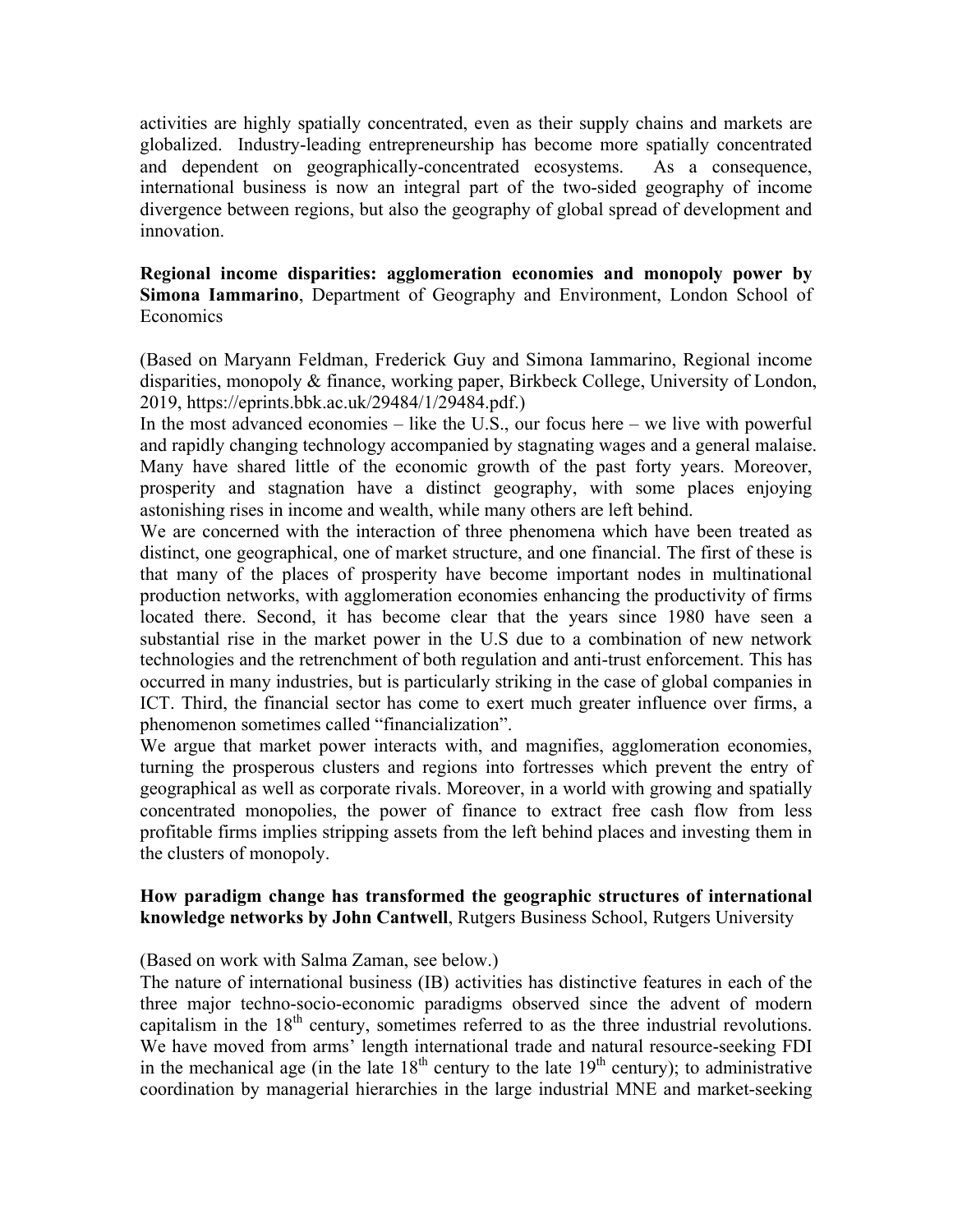FDI in the science-based mass production age (in the late  $19<sup>th</sup>$  century to the late  $20<sup>th</sup>$ century); to the orchestration of IB networks or global value chains and knowledgeseeking FDI in the information age (since the late  $20<sup>th</sup>$  century). Each later form has incorporated the essential elements of the earlier ages in a new synthesis. Major shifts in the spatial distribution of IB activities have accompanied the emergence and evolution of each new industrial age. With the arrival of the information age geographic areas that have become more internationally connected have benefited to an even greater extent than in the past, while areas that have lacked trans-local connectivity are more likely to have suffered. On average, urban areas have gained relative to non-urban areas, but so too some urban areas have fared much better than others. In the information age there has been a substantial rise in international knowledge flows or connections. Most notably, some cities in the emerging market economies have now become important nodes in international knowledge networks as a global expansion of the technological knowledge system has widened the structure of connectivity, and the overall network has become ever denser. Some cities have gained in their trans-local knowledge connectivity relative to others, but it is also interesting to observe the variation across sectors or fields in the spatial evolution of international knowledge network structures.

Cantwell, J. A. (2019). The philosophy of paradigm change in the history of social evolution. In: J. A. Cantwell & T. Hayashi (eds.), *Paradigm Shift in Technologies and Innovation Systems*, Singapore: Springer, 1-15.

Cantwell, J. A., & Zaman, S. (2018). Connecting local and global technological knowledge sourcing. *Competitiveness Review*, 28(3), 277–294.

Zaman, S. (2019). Paradigm changes in technological knowledge connections in urban innovation systems. In: J. A. Cantwell & T. Hayashi (eds.), *Paradigm Shift in Technologies and Innovation Systems*, Singapore: Springer, 17-55.

**The divergent impact of ICTs on technological and locational complexity of knowledge sourcing by Lucia Piscitello**, Henley Business School, University of Reading (UK); Politecnico di Milano (Italy)

(Based on work with John Cantwell and Jessica Salmon.)

Knowledge creation simultaneously relies on sourcing from different innovation systems (i.e. locations) and different technological fields. Thus, increasing knowledge complexity – either in the form of cross-field complexity in knowledge sourcing or cross-location complexity in knowledge sourcing – has been associated with the influence of ICTs. However, the effects of ICTs impact differently on the two dimensions of knowledge complexity.

On the one hand, ICT facilitates the matching of modularization to locational sites, thus negatively constraining cross-location knowledge complexity. The modularization effect is in essence weakening the linkages between modularized parts; locations have become more specialized, or less diversified in their technological specialization also because international technology sourcing by MNEs has led locations to focus on what they do best. In fact, MNEs have gradually become means of linking different clusters of innovation in geographically separated areas through the organization of the exchange of knowledge across national boundaries. In addition, the ICT technologies themselves are